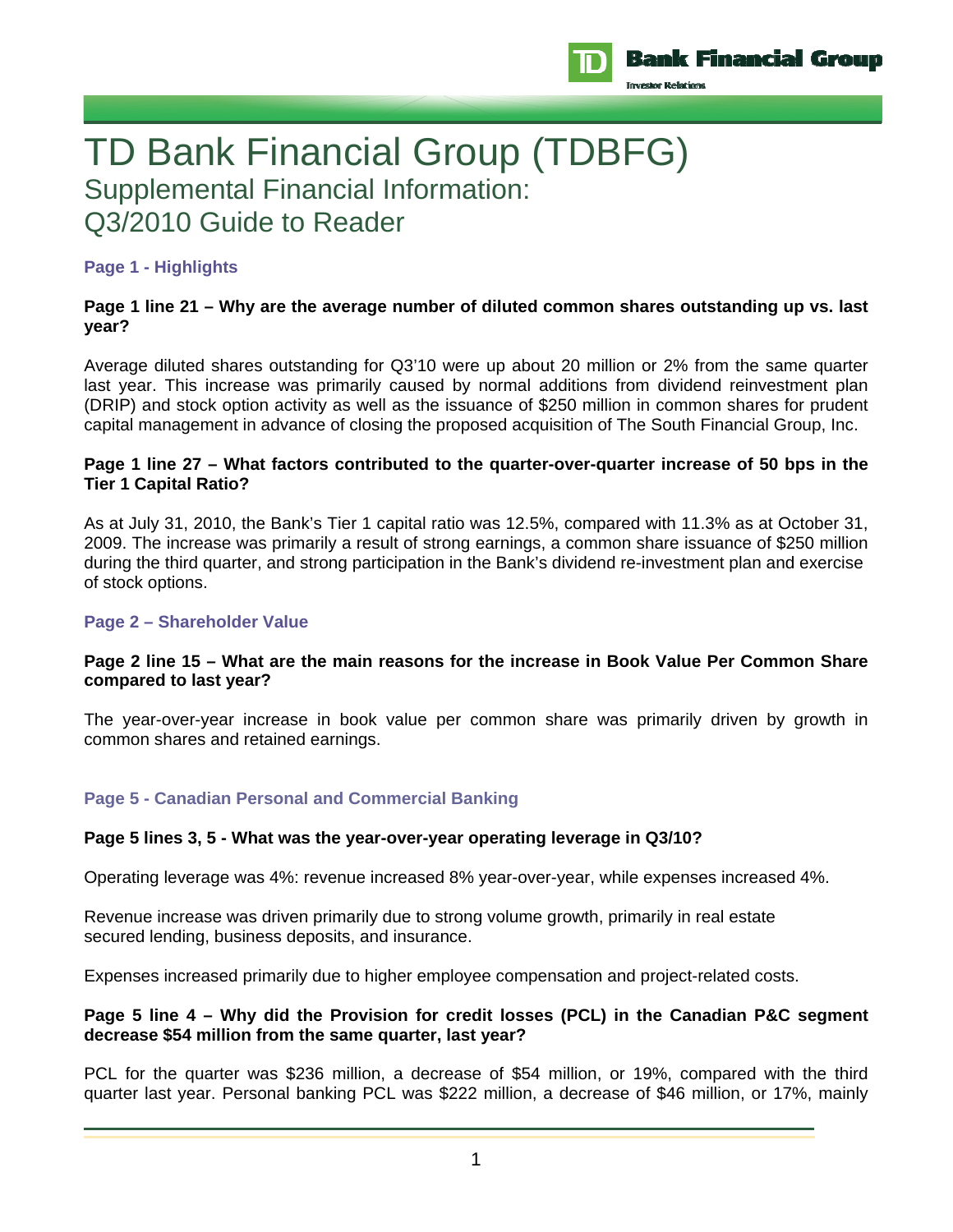

due to better credit conditions resulting from an improving economic and employment environment. Business banking PCL was \$14 million, a decrease of \$8 million, or 36%.

## **Page 6 – Wealth Management**

## **Page 6 line 8 – Why was the contribution from TD Ameritrade down from the same quarter last year?**

The Bank's reported investment in TD Ameritrade generated net income for the quarter of \$62 million, a decrease of \$6 million, or 9%, compared with the third quarter last year. The decrease was due to the translation effect of a stronger Canadian dollar, partially offset by higher earnings at TD Ameritrade. For its third quarter ended June 30, 2010, TD Ameritrade reported net income of US\$179 million, an increase of US\$8 million, or 5%, compared with the third quarter last year. For more information on TD Ameritrade's results, go to *www.amtd.com/investors*.

# **Pages 7/8 – U.S. Personal and Commercial Banking**

## **Page 7 line 26 - Why did the U.S. P&C margin decrease 12bps from the previous quarter?**

Margin on average earning assets decreased by 12 bps to 3.47% compared with the prior quarter, primarily due to lower prepayment speed on loans and securities. Spreads on deposits and loans remained stable.

#### **Page 8 line 4 – Why did the U.S. P&C PCL decrease by \$37 million over last quarter?**

While net impaired loans increased somewhat, US credit quality was generally better in the third quarter. Total PCL for the quarter was US\$126 million, a decrease of US\$37 million, or 23%, compared with the third quarter last year. PCL for loans for the quarter was US\$127 million, a decrease of US\$36 million, or 22%, compared with the third quarter last year. Annualized PCL for loans as a percentage of credit volume was 0.89%, a decrease of 34 bps compared with the third quarter last year. Net impaired loans, excluding debt securities classified as loans that are impaired and covered assets, were US\$1,046 million, an increase of US\$358 million, or 52%, compared with the third quarter last year. The increase was largely due to net new formations resulting from weakness in the commercial real estate market in the U.S. and the impact of the recession. Net impaired loans, excluding debt securities classified as loans and covered assets, as a percentage of total loans were 1.8%, compared with 1.3% as at July 31, 2009. Net impaired debt securities classified as loans were US\$966 million at July 31, 2010. Covered impaired loans were US\$40 million at July 31, 2010.

Net impaired loans includes assets originated by U.S. Personal and Commercial Banking, as well as assets acquired under an FDIC loss sharing agreement ("covered assets") that substantially reduce the risk of credit losses to the Bank.

#### **Page 9 – Wholesale Banking Segment**

**Page 9 line 10 – What are the main reasons for the decrease in Net Income – Adjusted - from \$220 million in Q2/10 to \$179 million this quarter?**